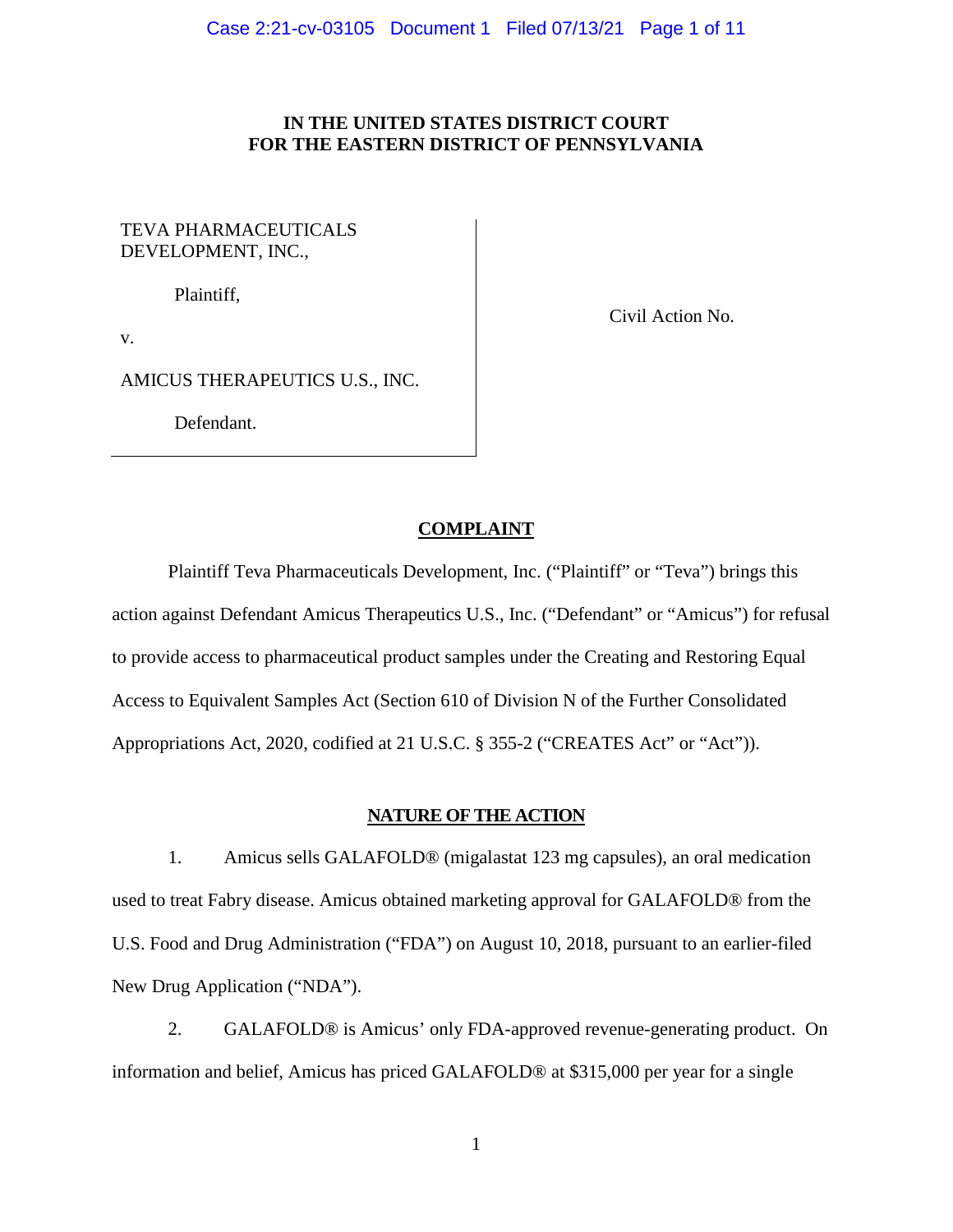### Case 2:21-cv-03105 Document 1 Filed 07/13/21 Page 2 of 11

patient. For the year ending December 31, 2020, Amicus' revenue from GALAFOLD® totaled \$260.9 million.

3. Teva seeks to develop a generic version of GALAFOLD®. Teva, an experienced product developer, is the leading generic drug manufacturer in the United States. Teva and its affiliates manufacture more than 500 generic prescription and over-the-counter products in more than 2,000 dosage strengths and package sizes, including oral solid dosage forms, injectable products, liquids, ointments and creams.

4. To obtain marketing approval for a generic version of GALAFOLD®, Teva must submit an Abbreviated New Drug Application ("ANDA") to the FDA. The FDA requires such an ANDA to include analytical and bioequivalence testing data comparing GALAFOLD® to Teva's proposed generic product. To perform the required testing, Teva needs to obtain GALAFOLD® product samples from Amicus.

5. Congress has recognized that NDA holders may have a financial incentive to delay providing, or outright refuse to provide, generic product developers with sufficient drug samples to support an ANDA filing. Accordingly, Congress passed the CREATES Act, the stated purpose of which is "[t]o promote competition in the market for drugs and biological products by facilitating the timely entry of lower-cost generic and biosimilar versions of those drugs and biological products."

6. The CREATES Act provides a timeline and mechanism for a generic product developer (like Teva here) to obtain sufficient quantities of a covered drug product from the holder of an approved NDA, on commercially reasonable, market-based terms. Under Section  $(b)(2)(iv)(I)$  of the Act, the license holder must provide those quantities within 31 days after receiving the request from the generic product developer, if the drug product (as here) is not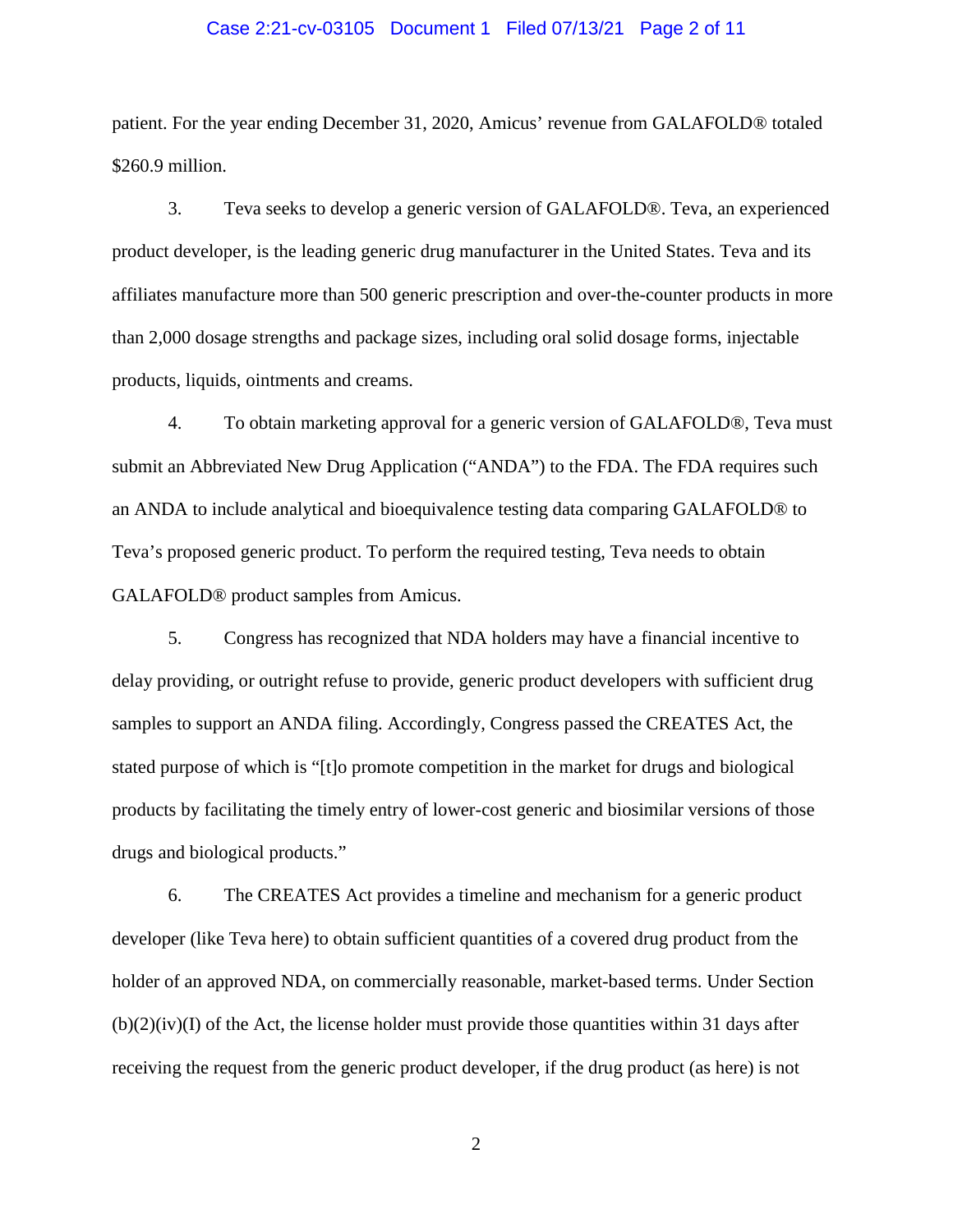### Case 2:21-cv-03105 Document 1 Filed 07/13/21 Page 3 of 11

subject to additional FDA restrictions. Section  $(a)(10)$  of the Act further specifies that "sufficient" quantities" means "an amount of a covered product that the eligible product developer *determines allows it*" to conduct testing to support an ANDA, and to fulfill any regulatory requirements relating to approval.

7. Congress added the language bolded above to the final, as-passed version of the CREATES Act after the FDA recommended it do so in March 2019. In comments supporting this proposed amendment, the FDA expressed concern that "[a]s currently written, the bill leaves room for disagreements between the license holder and the eligible product developer as to the quantity of covered product needed by the eligible product developer to develop their product and submit an application. [] Because a license holder's failure to provide sufficient quantities can stymie an eligible product developer's development program and prevent the submission of an application to FDA, this lack of specificity could result in license holders and eligible product developers needing to litigate cases that would otherwise not require litigation, which could slow (or entirely prevent) drug development." The FDA further commented that "[w]e believe these edits will help eliminate opportunities for gamesmanship in this area that could delay or prevent drug development." *See* **Ex. A**, attached, at 2-3.

8. Pursuant to Section (b)(2) of the CREATES Act, a Teva affiliate, Teva Pharmaceuticals USA, Inc. ("TUSA"), submitted an initial request to Amicus seeking to purchase two wallet packs of GALAFOLD® (each containing 14 capsules). This initial request was dated August 5, 2020, and specifically reserved the right to request additional quantities of GALAFOLD® if Teva later determined such quantities were necessary to complete required testing. *See* **Ex. B**, attached. After determining that further product samples would indeed be needed to support an ANDA, Teva sent a second request to Amicus dated March 29, 2021. That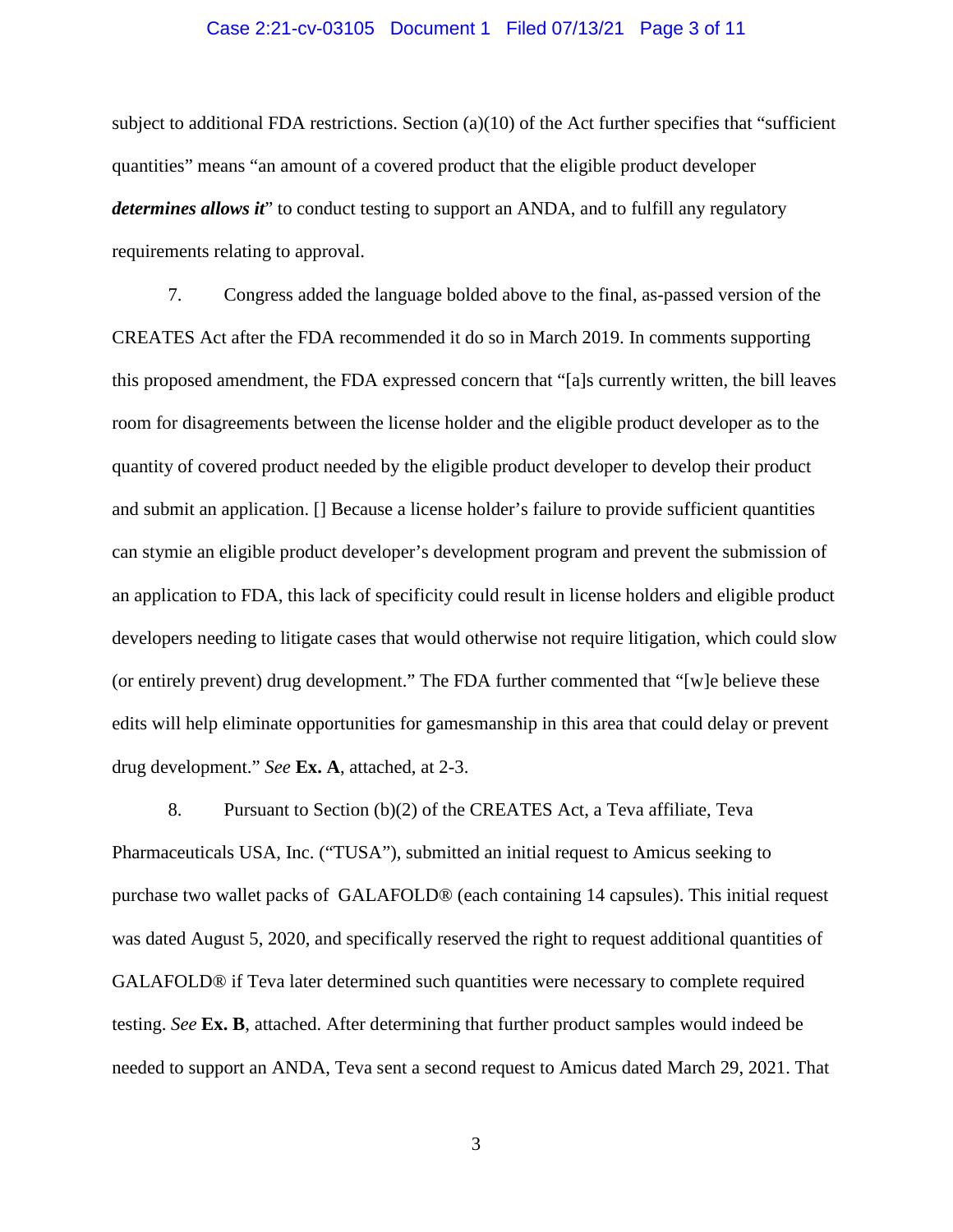#### Case 2:21-cv-03105 Document 1 Filed 07/13/21 Page 4 of 11

request sought twenty-five additional wallet packs to complete required analytical and bioequivalence testing. *See* **Ex. C**, attached. As of March 29, 2021 Amicus still had not provided the two wallet packs sought in the initial request.

9. Amicus ultimately delivered the two originally-requested wallet packs of GALAFOLD® to Teva on April 27, 2021, more than *six months* after the deadline specified in the CREATES Act for compliance. Amicus then responded to Teva's second request by simply refusing to provide the twenty-five additional packs of GALAFOLD® that Teva sought. Amicus raised a number of specious arguments as to why Teva was not entitled to these twenty-five additional packs, and unilaterally stated that it would furnish only two more wallet packs to Teva. Amicus' refusal to provide the requested quantity of GALAFOLD®, which Teva had determined was necessary to allow Teva to conduct testing to support approval of its planned ANDA, violates the CREATES Act.

#### **PARTIES**

10. Teva Pharmaceuticals Development, Inc. is a corporation organized and existing under the laws of the State of Delaware, having a principal place of business at 400 Interspace Parkway, Parsippany, NJ 07054.

11. On information and belief, Defendant Amicus Therapeutics U.S., Inc. is a corporation organized and existing under the laws of the State of Delaware, with its principal place of business at 3675 Market Street, Philadelphia, PA 19104.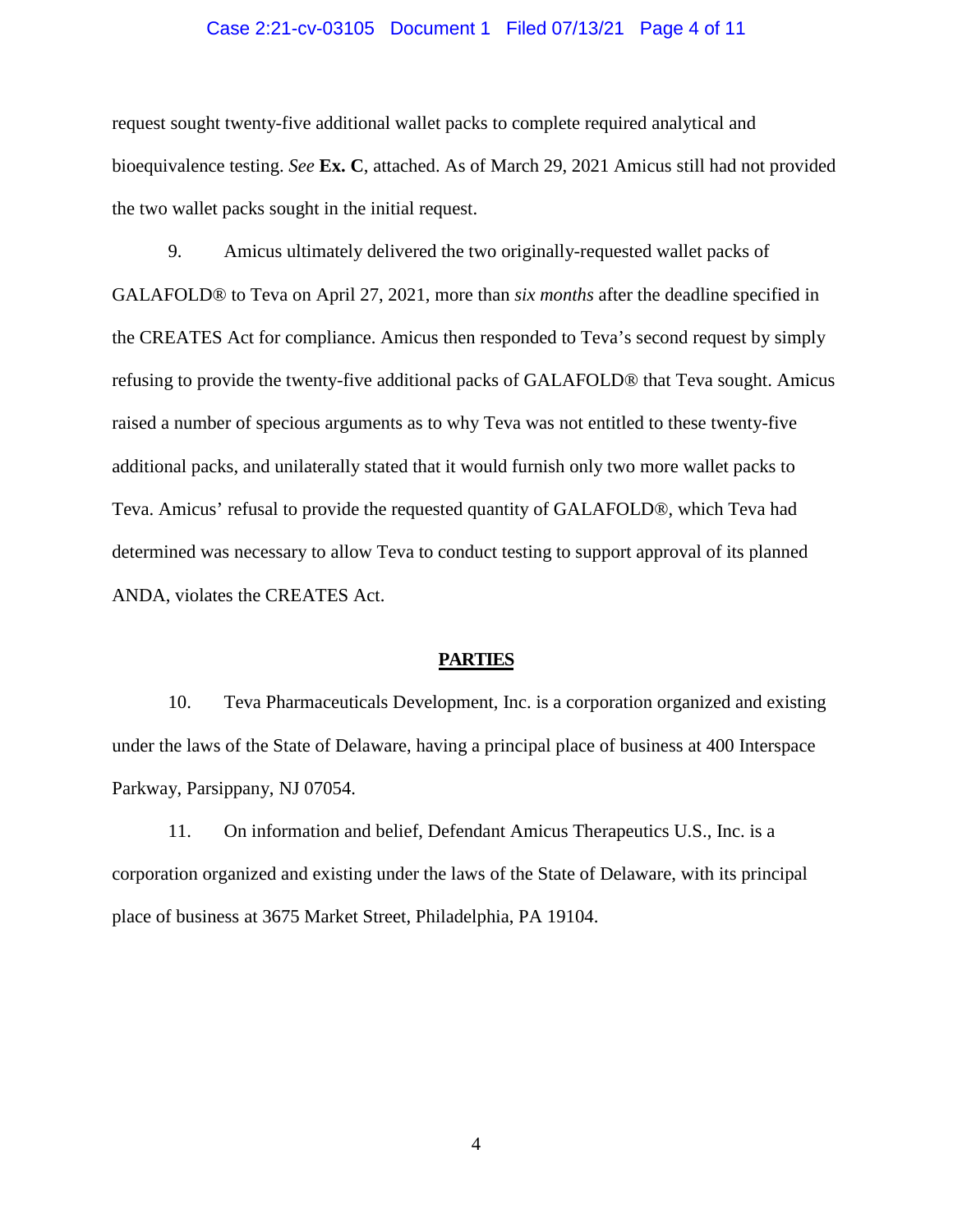#### **JURISDICTION AND VENUE**

12. Teva's claim for failure to provide access to pharmaceutical product samples arises under the CREATES Act, 21 U.S.C. § 355-2. This Court has jurisdiction over the subject matter of this action pursuant to 28 U.S.C. §1331 and 21 U.S.C. §355-2(b)(1).

13. This Court has personal jurisdiction over Amicus because Amicus maintains a principal place of business in this district, conducts continuous and systematic business activities in this district, and has committed acts in this district giving rise to Teva's claims.

14. Venue is proper in the Eastern District of Pennsylvania under 28 U.S.C. § 1391 because Amicus resides in this district and a substantial part of the events giving rise to Teva's claims occurred in this district.

### **BACKGROUND**

15. Amicus is the holder of NDA 208623 for GALAFOLD®, migalastat 123 mg capsules. The FDA approved this NDA under 21 U.S.C. §355(c) on August 10, 2018. GALAFOLD® is a "covered product" under 21 U.S.C. §355-2(a)(2), and Amicus is a "license holder" under 21 U.S.C. §355-2(a)(5).

16. GALAFOLD® does not appear on the drug shortage list in effect under 21 U.S.C. §356(e), which the FDA makes accessible at

[https://www.accessdata.fda.gov/scripts/drugshortages/default.cfm.](https://www.accessdata.fda.gov/scripts/drugshortages/default.cfm)

17. GALAFOLD® is not subject to a Risk Evaluation and Mitigation Strategy ("REMS") under 21 U.S.C. §355-1, with Elements to Assure Safe Use ("ETASU") under 21 U.S.C. §355-1(f), as demonstrated by the list of drugs subject to a REMS that the FDA makes accessible at [https://www.accessdata.fda.gov/Scripts/cder/Rems/index.cfm.](https://www.accessdata.fda.gov/Scripts/cder/Rems/index.cfm)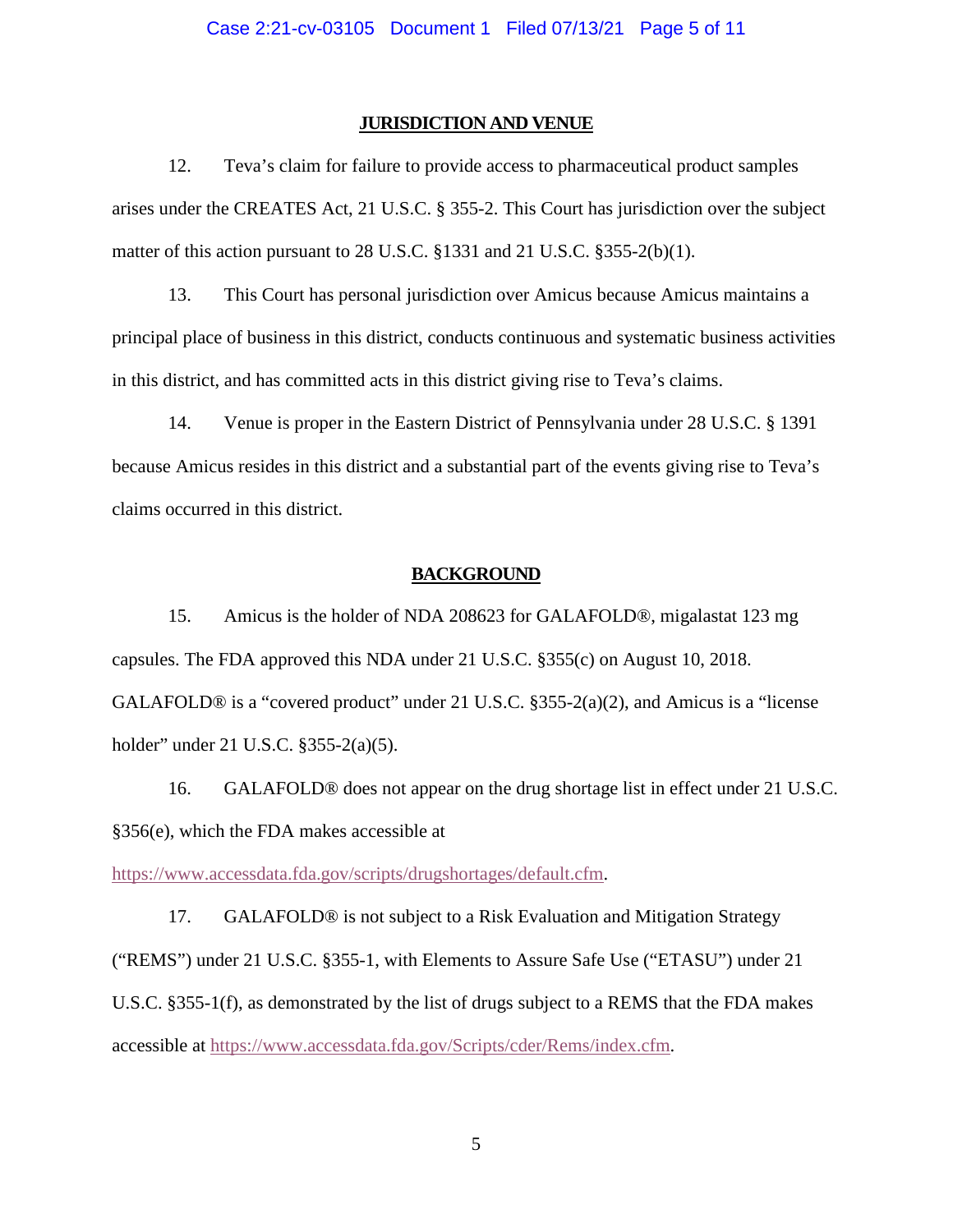### Case 2:21-cv-03105 Document 1 Filed 07/13/21 Page 6 of 11

18. Teva seeks to develop a generic version of GALAFOLD® for approval pursuant to an ANDA under 21 U.S.C. §355(j). Teva is thus an "eligible product developer" under 21 U.S.C. §355-2(a)(4).

19. On August 5, 2020 Teva's affiliate, TUSA, sent Amicus a CREATES Act request seeking to purchase two wallet packs of GALAFOLD®. *See* **Ex. B**. Under 21 U.S.C. §355-  $2(b)(2)(iv)(I)$ , Amicus was required to deliver these packs within 31 days after receiving the request. But Teva did not receive them until April 27, 2021, far beyond the timeline prescribed by the CREATES Act.

20. Meanwhile, on March 29, 2021, Teva sent Amicus a second request under the CREATES Act, seeking to purchase twenty-five additional wallet packs of GALAFOLD®. *See*  **Ex. C**. In that request, Teva explained that it needed these twenty-five additional wallet packs to conduct testing in support of its planned ANDA, including analytical and bioequivalence testing. Teva also noted that it had attempted to obtain GALAFOLD® through normal commercial channels, but the product was simply not available through those channels. Teva still needs twenty-five additional wallet packs of GALAFOLD® to conduct testing in support of its planned ANDA, but these additional packs remain unavailable through normal commercial channels.

21. Teva's determination that twenty-five additional wallet packs of GALAFOLD® are required to conduct bioequivalence testing is consistent with the FDA's assessment of the amount of drug product typically needed for bioequivalence testing. On December 22, 2016, the FDA sent a letter to several Senators in Congress. That letter provided information in response to questions Congress had raised about behavior by brand name drug manufacturers, including the withholding of samples needed by generic applicants for bioequivalence testing. *See* **Ex. D**, attached. The FDA stated that "[t]he total amount of RLD [reference listed drug] product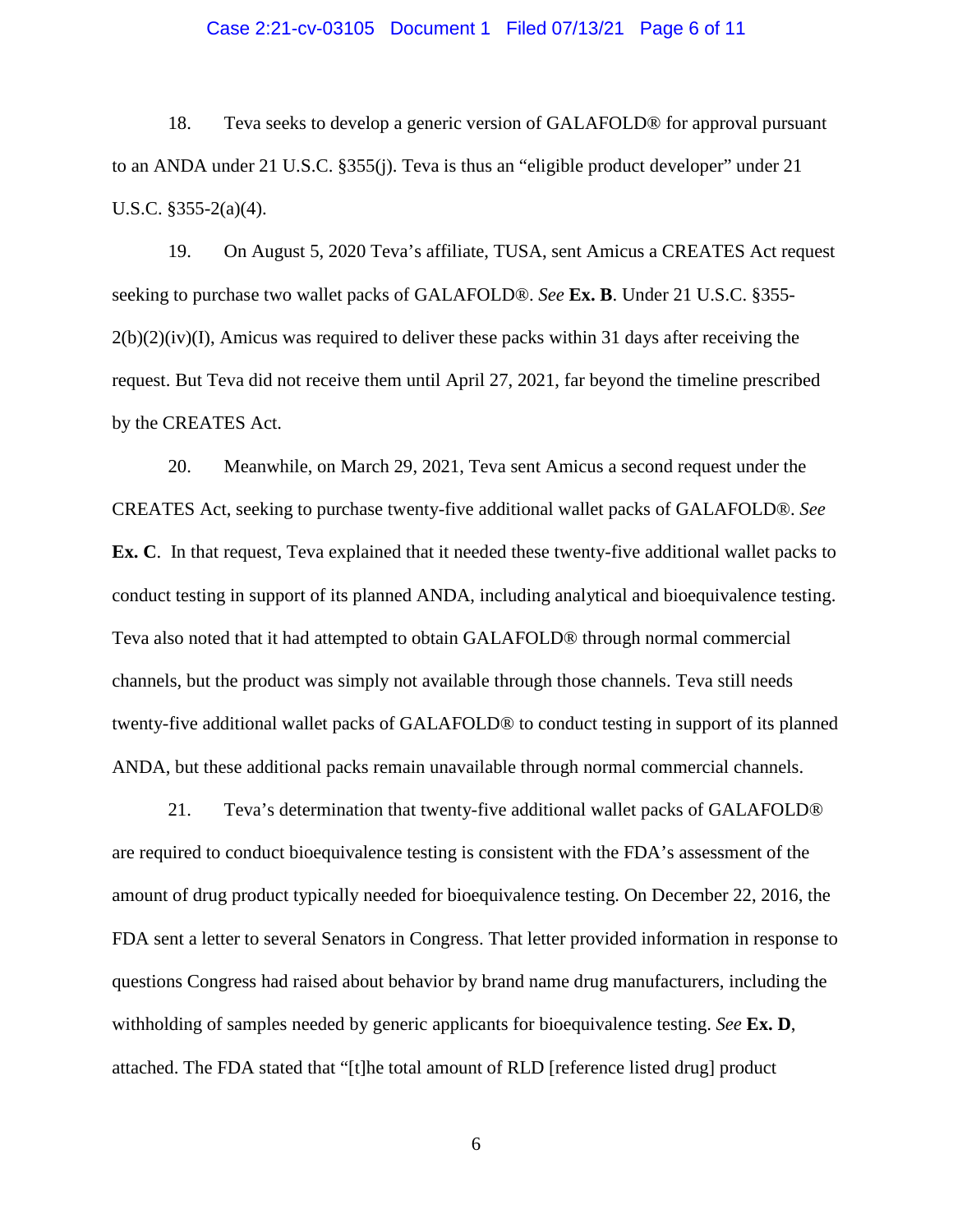### Case 2:21-cv-03105 Document 1 Filed 07/13/21 Page 7 of 11

required to conduct bioequivalence studies, in vitro dissolution tests, and maintain retention samples necessary to support a generic drug application is typically between 1,500 and 5,000 units (e.g. tablets or capsules) of the product. This range reflects factors such as the type of bioequivalence studies recommended for the product, the number of doses required, the number of strengths being tested, the need for retention samples, the number of required in vitro tests, and whether the product is available in a variety of packaging configurations or not." **Ex. D** at 2.

22. Teva's March 29, 2021 CREATES Act request sought 350 capsules of GALAFOLD®. Together with the first request, the total number of capsules Teva has sought from Amicus is 378. That is far less than the 1,500 capsules the FDA has identified to Congress as the low end of the range typically required for bioequivalence studies.

23. The FDA has also issued a draft Product Specific Guidance on Migalastat Hydrochloride (Nov. 2019), available at

[https://www.accessdata.fda.gov/drugsatfda\\_docs/psg/PAG\\_208623.](https://www.accessdata.fda.gov/drugsatfda_docs/psg/PAG_208623) This Guidance requires: (1) comparative dissolution testing on 12 dosage units each of the test and reference products; and (2) a single dose, two-treatment, two-period crossover *in vivo* bioequivalence study. In addition, ANDA sponsors are required to maintain reserve samples of all reference products used in bioequivalence tests. The FDA Guidance on this issue, available at https://www.fda.gov/media/141218/download, specifies that Teva would have to retain a minimum of 30 single-dose units (*i.e.*, capsules) of the GALAFOLD® reference product. This requirement alone requires three wallet packs to fulfill, at 14 capsules per pack.

24. In its March 29, 2021 CREATES Act request, Teva offered to purchase the GALAFOLD® it seeks from Amicus on commercially reasonable, market-based terms, as defined in 21 U.S.C. §355-2(a)(1).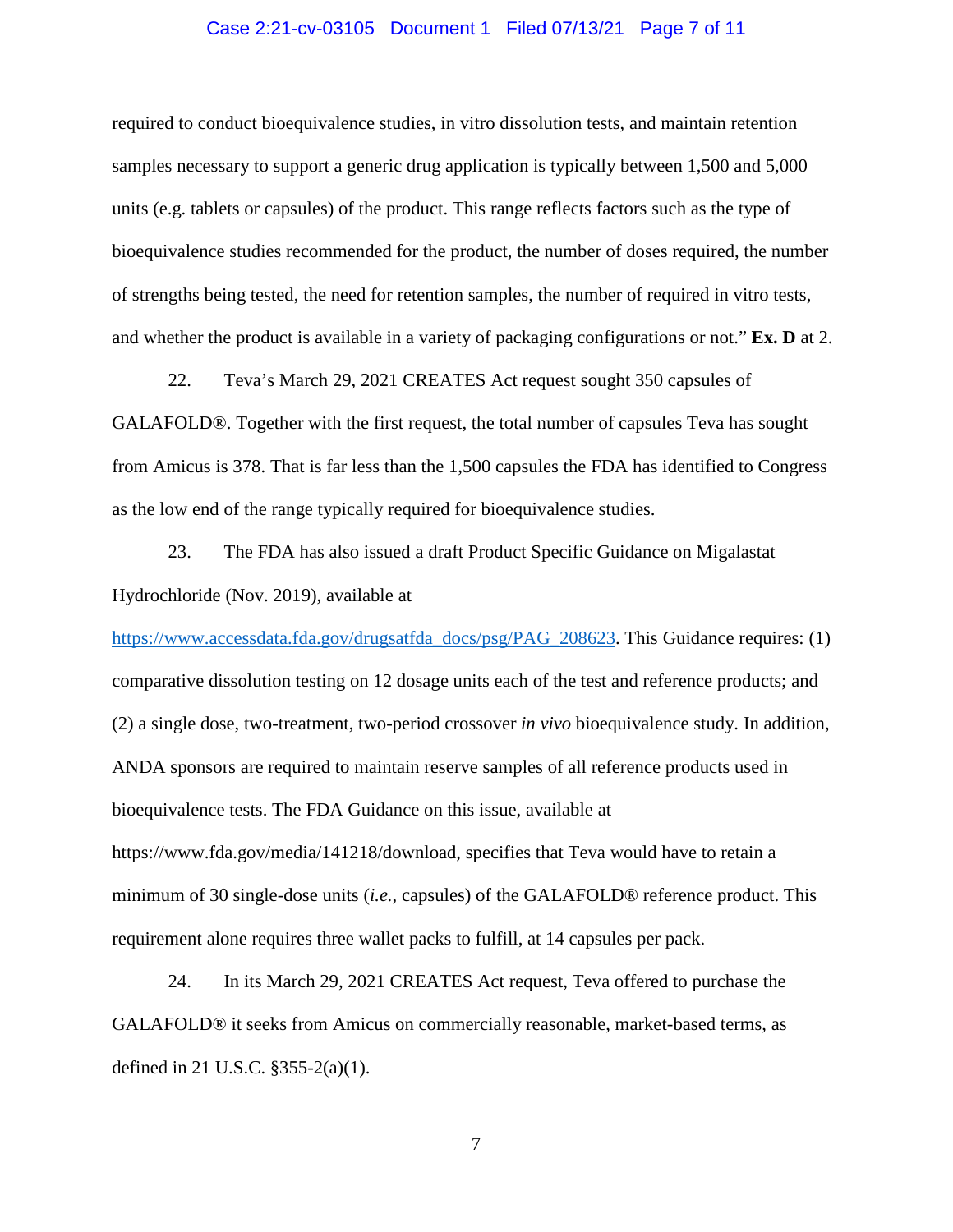### Case 2:21-cv-03105 Document 1 Filed 07/13/21 Page 8 of 11

25. Teva's March 29, 2021 CREATES Act request was addressed to Bradley L. Campbell, president of Amicus Therapeutics U.S., Inc. and thus a named corporate officer of the license holder for GALAFOLD®. Amicus received Teva's request by email on March 29, 2021, and via certified mail by April 13, 2021. *See* certified mail return receipt, attached as **Ex. E**.

26. Teva's March 29, 2021 CREATES Act request provided contact information, including telephone, email and office address, for a primary point of contact (Scott M. Lassman), and a shipment address for the requested quantity of GALAFOLD®. *See* **Ex. C**.

27. Amicus did not respond to Teva's March 29, 2021 CREATES Act request until April 30, 2021 – eighteen days after receiving it by certified mail, and more than a month after receiving it by email. Amicus thus did not comply with the required 14-day response period under 21 U.S.C.  $\S 355-2(b)(3)(C)(i)$ , and it did not "offer" to sell GALAFOLD® to Teva. Quite the opposite: in its belated response, Amicus refused to provide the requested quantity of GALAFOLD®, raising a number of specious arguments as to why Teva was not entitled to that amount. Instead, Amicus stated it would only furnish two additional wallet packs of GALAFOLD®. Those are not "sufficient quantities" under 21 U.S.C. §355-2(b). For at least these reasons, Amicus' response does not constitute an offer to sell "sufficient quantities" of GALAFOLD® to Teva at commercially reasonable, market-based terms.

28. Amicus has not delivered any GALAFOLD® in response to Teva's March 29, 2021 CREATES Act request.

29. Amicus has failed to provide sufficient quantities of GALAFOLD® to Teva, and in fact has refused to do so, apparently in an effort to delay potential generic competition to GALAFOLD®.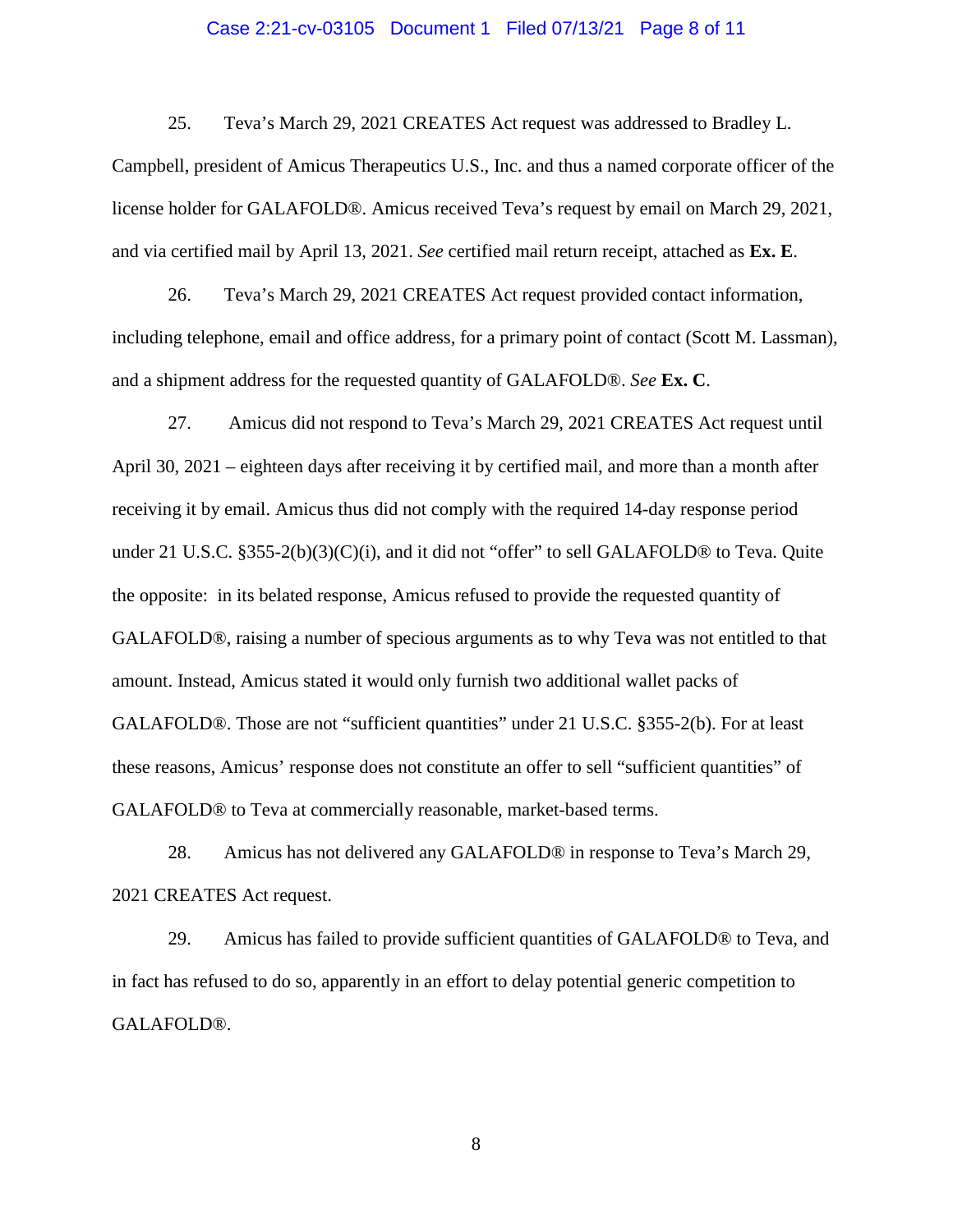# **COUNT I Failure to Provide a Covered Drug Product In Violation of 21 U.S.C. § 355-2(b)**

30. Teva incorporates each of the preceding paragraphs 1-29 as if fully set forth herein.

31. GALAFOLD® is a covered product that is not subject to a REMS with ETASU.

32. As of the date of the filing of this action, Teva has not obtained sufficient quantities of GALAFOLD® on commercially reasonable, market-based terms.

33. On March 29, 2021, Teva submitted a written request to Amicus to purchase sufficient quantities of GALAFOLD®. This request was sent to Bradley L. Campbell, president of Amicus Therapeutics U.S., Inc. and a named corporate officer of Amicus Therapeutics U.S., Inc.; was made by certified mail with return receipt requested; specified Scott M. Lassman as the primary point of contact for Amicus to direct communications related to the sale of GALAFOLD® to Teva, including email, telephone and office addresses; and specified an address to which the GALAFOLD® was to be shipped upon reaching an agreement to transfer it. *See* **Ex. C**, attached. This request was delivered to Amicus via certified mail, return receipt requested, by April 13, 2021. *See* **Ex. E**, attached.

34. As of May 14, 2021, the deadline under the CREATES Act, Amicus had not delivered to Teva sufficient quantities of GALAFOLD® on commercially reasonable, marketbased terms. Nor has Amicus delivered such quantities to Teva at any time since May 14, 2021.

### **PRAYER FOR RELIEF**

WHEREFORE, Teva prays for judgment against Defendant Amicus Therapeutics U.S., Inc. and requests the following relief: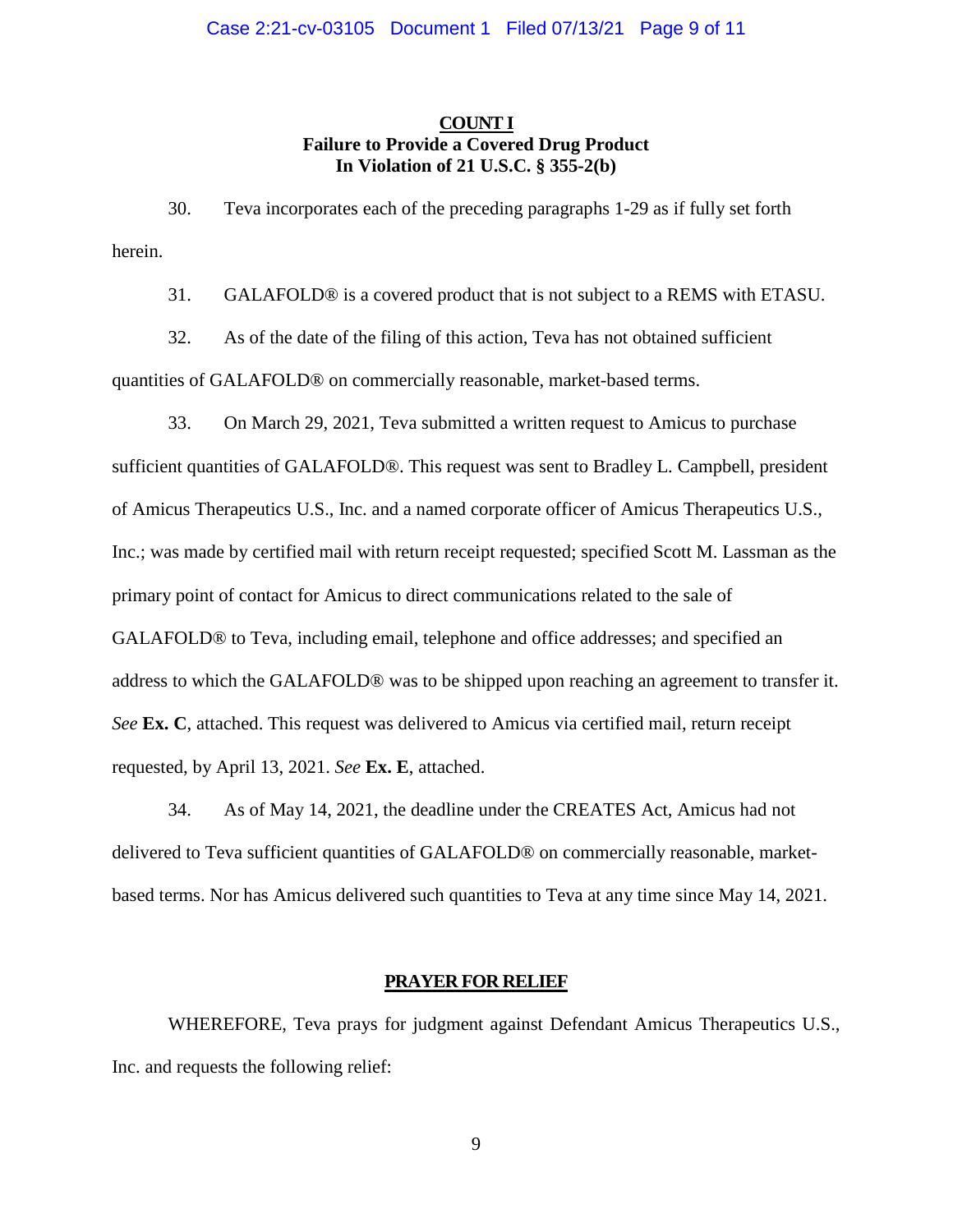### Case 2:21-cv-03105 Document 1 Filed 07/13/21 Page 10 of 11

A judgment that Amicus has failed to provide sufficient quantities of GALAFOLD® to Teva, in violation of 21 U.S.C. §355-2;

An immediate order under 21 U.S.C.  $\S 355-2(b)(4)(A)(i)$  and  $(b)(4)(C)$  directing Amicus to provide Teva without delay sufficient quantities of GALAFOLD® on commercially reasonable, market-based terms, including the quantity sought by Teva in its March 29, 2021 CREATES Act request;

An award to Teva of its reasonable attorney's fees and costs for this action;

An award to Teva of a monetary amount sufficient to deter Amicus from failing to provide eligible product developers with sufficient quantities of a covered product on commercially reasonable, market-based terms, under 21 U.S.C. §355-2(b)(4)(A)(iii); and

An award of all such other relief as this Court deems just and proper.

Dated: July 13, 2021 Respectfully submitted,

By:/s/ *Adam S Tolin*  Adam S. Tolin (Bar Number 91424) atolin@shb.com **SHOOK, HARDY & BACON L.L.P.** Two Commerce Square 2001 Market St., Suite 3000 Philadelphia, PA 19103 Tel: 215-278-2555 Fax: 215-278-2594

John D. Garretson [jgarretson@shb.com](mailto:jgarretson@shb.com)